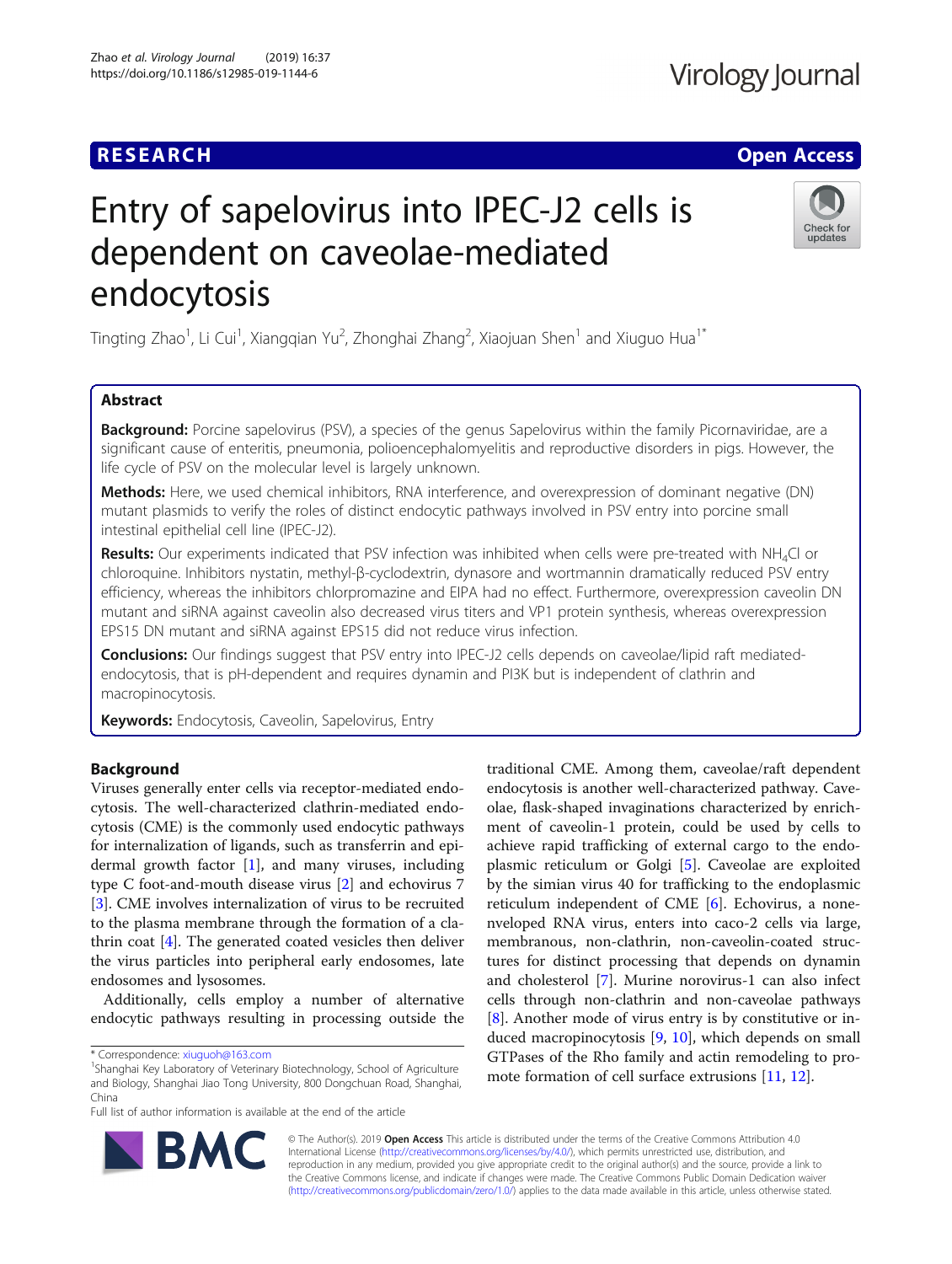Porcine sapelovirus (PSV) is a single-stranded, non-enveloped RNA virus, belonging to the genus of sapelovirus in the family Picornaviridae, and it is strongly associated with acute diarrhea, polioencephalomyelitis, pneumonia and reproductive disorders [\[13](#page-7-0), [14](#page-7-0)]. PSV was first isolated from diarrheal pigs in China [[13](#page-7-0)] and from wild boar in Japanese [\[15\]](#page-7-0) in 2011 and was subsequently detected in pig diarrhea fecal samples throughout Spain, Korea, Brazil, and the Americas [[14](#page-7-0), [16](#page-7-0)–[18](#page-7-0)], causing high morbidity and case fatality rate in the USA [[14\]](#page-7-0). At present, researches on PSV are mainly about genomic characterization  $[19-21]$  $[19-21]$  $[19-21]$  $[19-21]$  $[19-21]$  and epidemiology  $[22]$  $[22]$ . Although α2,3-linked sialic acid on GD1a as a PSV receptor in LLC-PK1 cells has been found [\[22](#page-7-0)], research on the mechanism underlying the pathogenesis, replication, and entry of PSV has not yet been well established.

Different picornaviruses use a variety of entry routes into host cells, including CME, caveolae, and lipid rafts [[23,](#page-7-0) [24\]](#page-7-0). In the current study, we addressed PSV entry into porcine small intestinal epithelial cell (IPEC-J2) by systematically perturbing the function of various cellular key factors involved in the known endocytic mechanisms using chemical inhibitors, siRNA silencing, and overexpression of dominant negative (DN) mutants of caveolin-1, Eps15 and dynamin-2. Our results suggested that PSV entry was caveolin-, lipid raft-, and dynamin-dependent and did not involve the clathrin and macropinocytosis pathway. Additionally, the viruses underwent slow acid-dependent penetration.

# Methods

# Cells and virus

IPEC-J2 cells were cultured in RPMI 1640 medium (Gibco, USA), supplemented with 10% fetal bovine serum (FBS, Gibco) in 5%  $CO<sub>2</sub>$  at 37 °C. The PSV (csh) strain was isolated and preserved in our laboratory [\[13](#page-7-0)]. Mouse polyclonal anti-PSV VP1 antibody was generated by our laboratory.

# Inhibitors and cell viability assay

Inhibitors chlorpromazine (CPZ), ammonium chloride (NH4Cl), chloroquine (CQ), methyl-β-cyclodextrin (MβCD), nystatin, dynasore, 5-(N-ethyl-N-isopropyl) amiloride (EIPA), and wortmannin were purchased from Sigma, dissolved in water or DMSO and preserved in − 80 °C. Alexa Fluor 594-conjugated cholera toxin B (CTB) and Alexa Fluor 568-conjugated transferrin (Tfn) were purchased from Invitrogen (Carlsbad, CA, United States). Cell viability upon inhibitor treatment was assessed by employing the cell counting kit-8 (CCK-8, Beyotime Biotechnology, Shanghai, China). Briefly, cells were seeded in 96-well cell culture plates and subsequently treated with drugs at different concentrations for 24 h. After incubation with 10 μl CCK-8 for 2 h at 37 °C, the data of absorbance at a wavelength of 450 nm were collected.

#### Cell infection and drug treatments

IPEC-J2 cell monolayers were grown in 24-well plates. After washing with DPBS for three times, the cells were pre-treated with inhibitors at the indicated concentrations for 1 h at 37 °C. For virus entry and replication assay, PSV was then added  $(MOI = 0.5)$ . After incubation for 1 h, the unbound virus was removed by three washes with DPBS, and fresh medium was added to the cells. At 24 hpi, cells were lysed for virus titers determined by  $TCID<sub>50</sub>$  or VP1 protein expression levels assays detected by western blot.

#### Plasmids and siRNA transfection

Small interfering RNAs (siRNAs) against Sus scrofa clathrin heavy chain (siCHC-1, GCUCCAGAACCUGGGUAUATT; siCHC-2, GGAAGGAAAUGCAGAAGAATT), caveolin-1 (siCav, GCAAUAUCCGCAUCAACAUTT) and negative control (siNC, 5′-UUCUCCGAACGUGUCACGUTT-3′) were synthesized by GenePharma (Shanghai, China). IPEC-J2 cells were seeded on 24-well plates and transfected with siRNAs using lipofectamine 6000 (Beyotime Biotechnology) according to the manufacturer's instructions. The knockdown efficiencies were quantified by RT-qPCR.

Plasmid expressing GFP-tagged Eps15 (WT), Eps15 (EpsΔ95/295), caveolin 1 wild type (Cav WT), caveolin 1 DN mutant (Y14F), dynamin-2 (WT) and dynamin-2 (K44A) were constructed by our laboratory and sequenced by Sangon (Shanghai, China). To determinate the infectivity of PSV in cells transfected with WT or DN mutant, IPEC-J2 cells grown on 24-well plates were fist transfected with 0.5 μg of plasmids for 24 h. Cells were then infected with PSV ( $MOI = 0.5$ ), and virus replication was detected with western blot.

#### RT-qPCR and western blot

After siRNA transfection for 30 h, cells were lysed and total RNA was extracted using TRIzol (Invitrogen). The mRNA levels of clathrin heavy chains (CHC) and caveolin-1 were checked by RT-qPCR. RT-qPCR was conducted with SYBR green master mix on an ABI 7500 Real-Time PCR System and 7500 System Software (Applied Biosystems, Alameda, CA, USA). For western blot analysis, cells were lysed in RIPA lysis buffer. After being separated by SDS-PAGE, the proteins were electrotransferred onto PVDF membranes and then immunoblotted with mouse anti-PSV VP1 antibody (1:1000) and anti-mouse secondary antibodies conjugated to HRP (1:10,000).  $\alpha$ -tubulin was used as a loading control. Finally, bands were developed with ECL prime western blot detection reagent (GE Healthcare), and then quantified with Image Pro-Plus software.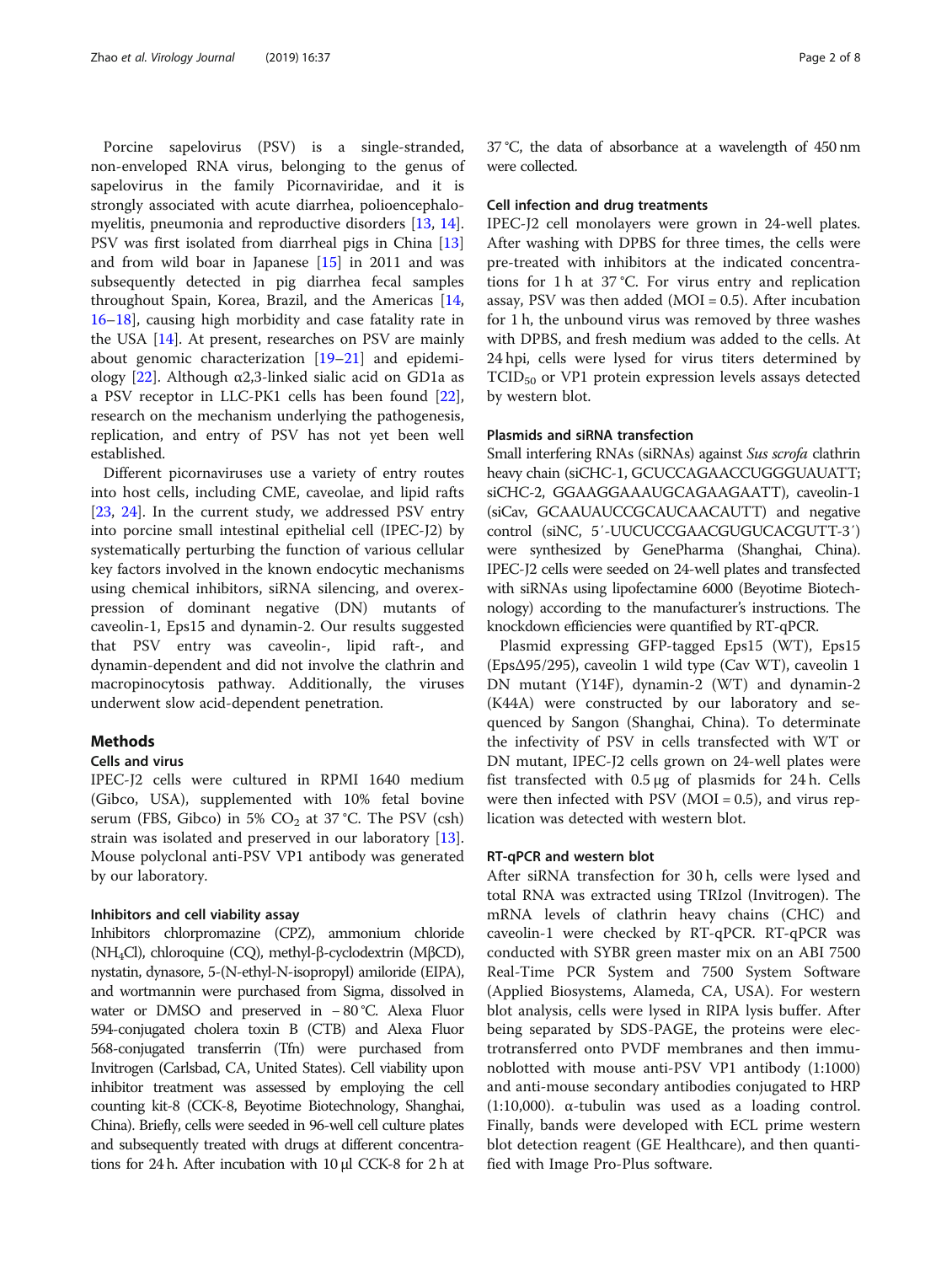#### Tfn and CTB uptake assays

PK-15 cells seeded in 12-well plates with coverslips were left untreated or pretreated with indicated inhibitors for 1 h, and incubated with 50 μg/ml Alexa Fluor 568-conjugated Tfn or 10 μg/ml Alexa Fluor 594 conjugated-CTB at 37 °C for 60 min. Then, cells were washed with cold PBS for three times, fixed with cold 0.4% paraformaldehyde. Cell nuclei were stained with DAPI and cells were observed by confocal microscopy.

# Virus titration

Inhibitor treated and mock-treated IPEC-J2 cells infected with PSV were harvested at 24 h post-infection through freezing and thawing for three times, and then centrifuged to remove cell debris. Confluent cell monolayers in 96-well cell culture plates were incubated at 37 °C for 1 h with 10-fold serial dilutions of collected virus (100 μl/well). About 4–5 days later, cytopathic effect was recorded and virus titers were calculated using the Reed-Muench method and recorded as  $TCID_{50}/100 \mu l$ .

#### Statistical analysis

Data are presented as means  $\pm$  SD for two independent experiments. All statistical analyses were performed using two-tailed student's t-tests or one-way analysis of variance and Tukey post-hoc in GraphPad Prism.  $P <$ 0.05 was considered to be statistically significant.

## Results

# PSV infection of IPEC-J2 cells requires active endosomal acidification

To determine the effect of endosomal acidification on PSV infectivity, we exposed IPEC-J2 cells to increasing concentrations of CQ and NH4Cl for 60 min. The cells were then exposed to PSV at an MOI of 0.5 for 24 h for titer measurement and VP1 protein synthesis detection. NH4Cl and CQ, both lysosomotropic weak bases, inhibit endosomal acidification. Data from cell viability assays determined the subtoxic concentrations of the drugs (Fig. 1a and b). Compared to mock-treated cells (6.38  $\log_{10} \text{TCID}_{50}/100 \,\mu$ l or 6.22  $\log_{10} \text{TCID}_{50}/100 \,\mu$ l), the virus titer from cells treated with 5 mM NH4Cl or 10 μM CQ was 5.57  $log_{10}TCID_{50}/100$  μl or 5.38  $log_{10}T$ - $CID_{50}/100 \mu l$ , respectively (Fig. 1a and b). Likewise, viral VP1 protein synthesis was also diminished by  $NH<sub>4</sub>Cl$ and CQ in a concentration-dependent manner (Fig. 1c). Together, these findings suggest that PSV enters IPEC-J2 cells uses a pH-dependent and, therefore, most likely an endosomal cell entry pathway.

#### PSV entry and infection does not require clathrin

CPZ is a commonly used chemical inhibitor for interfering with CME through preventing the assembly of clathrin lattices on endosomal membranes and the assembly of

 $5.0$  $4.5$  $4.0$  $12h$ 24h 36h 48h Time post infection Fig. 1 Endosomal acidification is required for PSV infection of IPEC-J2 cells. a and **b** IPEC-J2 cells were mock-treated or pretreated with different concentrations of NH4Cl or chloroquine (CQ) at 37 °C for 1 h, and then the cells were inoculated with PSV (MOI of 0.5). At 24 hpi, infected cells were collected and virus titers were determined. The horizontal line shows results of subtoxic concentrations of NH4Cl or CQ on cells as determined by cell viability assay. Data are presented as means  $\pm$  SD. The error bars indicate the standard deviations of triplicate samples from one of two independent experiments. c PSV protein synthesis was suppressed by pretreatment  $NH<sub>4</sub>Cl$  or CQ and in a concentration-dependent manner. At 24 h after virus infection, cell lysates were collected and the expression level of the viral major VP1 protein was measured by western blotting.

 $^*P < 0.05;$   $^{**}P < 0.01$ 

clathrin coated pits at the cell surface [\[25\]](#page-7-0). To examine the role of clathrin-dependent endocytic pathways in PSV entry and infection of IPEC-J2 cells, we first tested the effect of CPZ on transferrin uptake, which is a model for the CME pathway. As shown in Fig. [2](#page-3-0)a, when treated with10  $\mu$ M CPZ, the signal intensity of fluorescently labeled transferrin was obviously reduced. Then we treated IPEC-J2 cells with increasing concentrations of CPZ at subtoxic concentrations (Fig. [2](#page-3-0)b). However, PSV virus titers or VP1 protein synthesis did not appear to be reduced in the presence of CPZ (Fig. [2b](#page-3-0), c). We next tested the effect of knocking down CHC on PSV infection. The siRNA efficiency against CHC was examined by RT-qPCR (Fig. [2d](#page-3-0)). IPEC-J2 cells were then transfected with siRNA negative control, a non-targeting CHC, or a siRNA targeting against CHC. At 30 h after transfection, cells were infected with PSV (MOI  $= 0.5$ ), and at 24 h post infection cell lysates were collected, and detected by western blot. The siRNA targeting CHC also did not reduce viral infection (Fig. [2](#page-3-0)e). To further confirm that PSV enters IPEC-J2 cells does not require CME, we transfected Eps15, which is crucial component of clathrin coated pits and interacts with adaptor protein 2 [\[26\]](#page-7-0). Similarly, no significant reduction in VP1 protein synthesis was observed with transfecting wild-type or DN mutant Eps15 (Fig. [2](#page-3-0)f ). Collectively, these data indicate that CME may be not an essential pathway for PSV infection.

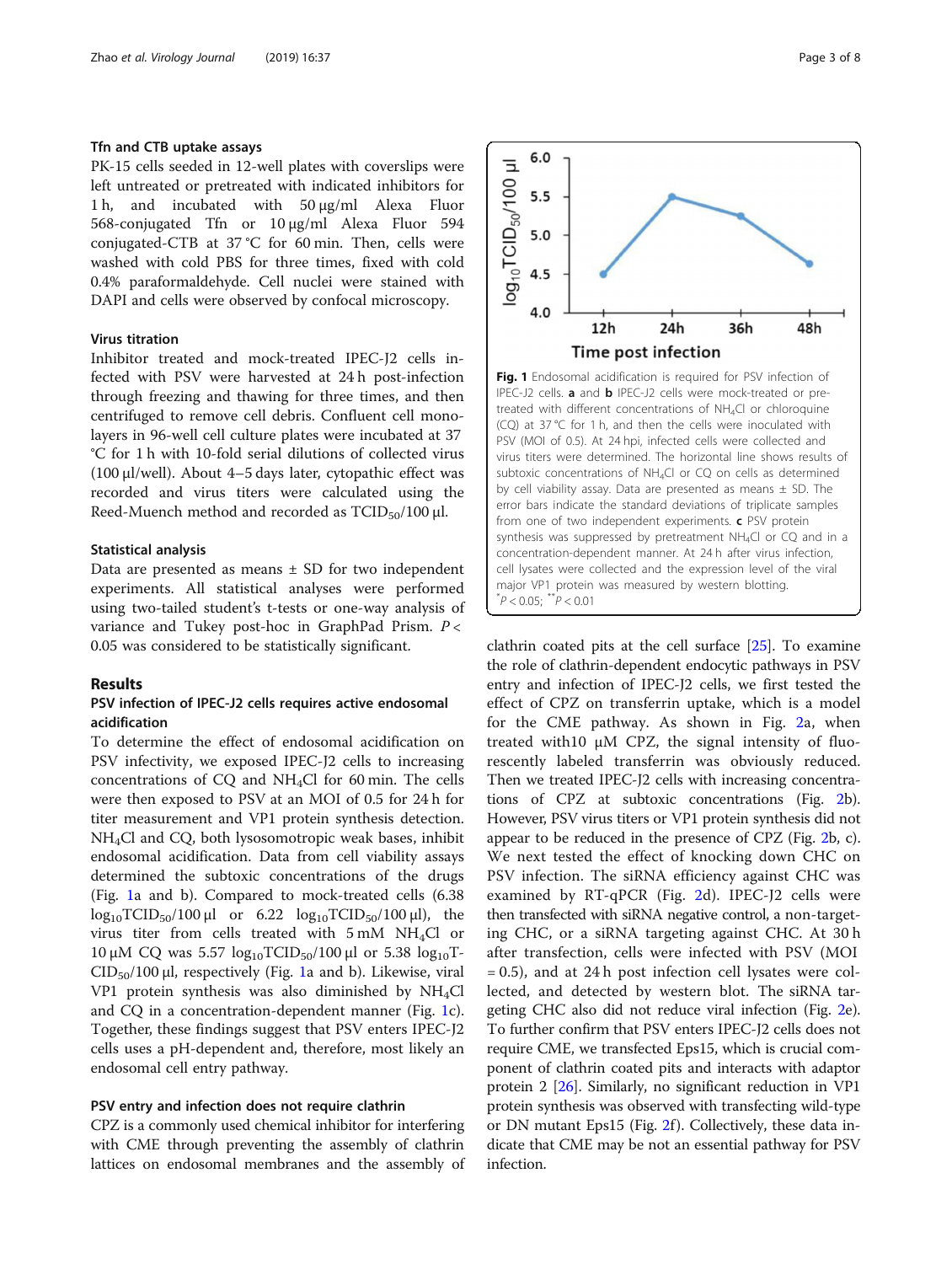<span id="page-3-0"></span>

with CPZ at the subtoxic concentrations (b, horizontal line) and then infected with PSV in the presence of CPZ for 1 h. At 24 hpi, cells were collected and the progeny virus titer was determined by TCID<sub>50</sub> and the expression level of viral VP1 proteins was analyzed by western blot. d The effect of siRNA against clathrin heavy chains (CHC) was determined by RT-qPCR. e-f IPEC-J2 cells were transfected with siRNA against negative control (siNC), or two siRNAs targeting CHC or cells were transfected with EGFP, EGFP-tagged wild-type Eps15 (Eps15wt), or DN mutant Eps15 (EpsΔ95/295). At indicated time after transfection, cells were infected with PSV and processed for western blot. Data are presented as means ± SD. The error bars indicate the standard deviations of triplicate samples from one of two independent experiments. Bars, 30  $\mu$ m.  $\sigma^*P < 0.05$ ;  $\sigma^*P < 0.01$ 

Entry of PSV may be caveolae and cholesterol dependent Caveolae are plasma membrane invaginations which are involved in numerous cellular processes including transport, signaling, and tumor suppression. The formation of caveolae depends on the expression of caveolin-1 (Cav1). Cav1 directly interacts with cholesterol of the plasma membrane [[27\]](#page-7-0) and depletion of the cholesterol makes caveolae flatten [\[28](#page-7-0)]. To investigate the possible involvement of caveolae/lipid rafts in PSV entry, we first tested the effect of cholesterol sequestrator nystatin and the caveolae-dependent endocytic inhibitor MβCD on CTB uptake assays. A significant reduction in the signal intensity of fluorescently labeled CTB was observed upon either 5 μM nystatin or 2 mM MβCD pretreatment, indicating a block in CTB uptake (Fig. [3a](#page-4-0)). Therefore, prior to PSV infection, we treated IPEC-J2 cells with increasing concentrations of nystatin and MβCD at subtoxic concentrations (Fig. [3b](#page-4-0)). We observed that 10 μM nystatin and 3 mM MβCD reduced virus titers by about 1  $log_{10}$  and 2  $log_{10}$ , respectively, compared with the untreated controls (Fig. [3b](#page-4-0)). Similarly, at an MOI of 0.5, VP1 protein levels decreased by 53 and 62% in 5  $\mu$ M nystatin and 10 μM nystatin pretreatment, respectively, and by 77 and 96% in 2 mM MβCD and 3 mM MβCD pretreatment (Fig. [3](#page-4-0)c).

Furthermore, cell perturbation assays using siCav were carried out to evaluate the role of caveolin in virus infection. The siRNA efficiency was first detected using RT-qPCR, and siCav could specifically decrease caveolin expression (Fig. [3](#page-4-0)d). Then, siNC or siCav was transfected into the IPEC-J2 cells. At 30 h after transfection, we performed PSV entry assays, and found that siCav specifically decreased viral VP1 protein expression approximately 45% (Fig. [3e](#page-4-0)). We also transfected IPEC-J2 cells with a dominant-negative form of the protein with a Y14F mutation, which has been reported to inhibit caveolae dependent endocytosis [[29](#page-7-0)]. IPEC-J2 cells were transfected with either caveolin-1 WT or DN plasmid caveolin-1 Y14F as well as control vector before virus infection. We found that PSV VP1 protein synthesis was significantly decreased by approximately 80% in cells expressing caveolin-1 DN compared to cells transfected with empty vector (Fig.  $3f$  $3f$ ). Together, the data suggest that PSV enters IPEC-J2 cells depend on caveolae and lipid raft.

#### PSV enter IPEC-J2 cells requires dynamin

Dynamin-2, a regulatory GTPase, is essential for the fission of caveolae from the plasma membrane [\[30](#page-7-0)]. Dynasore, a cell-permeable dynamin GTPase activity inhibitor,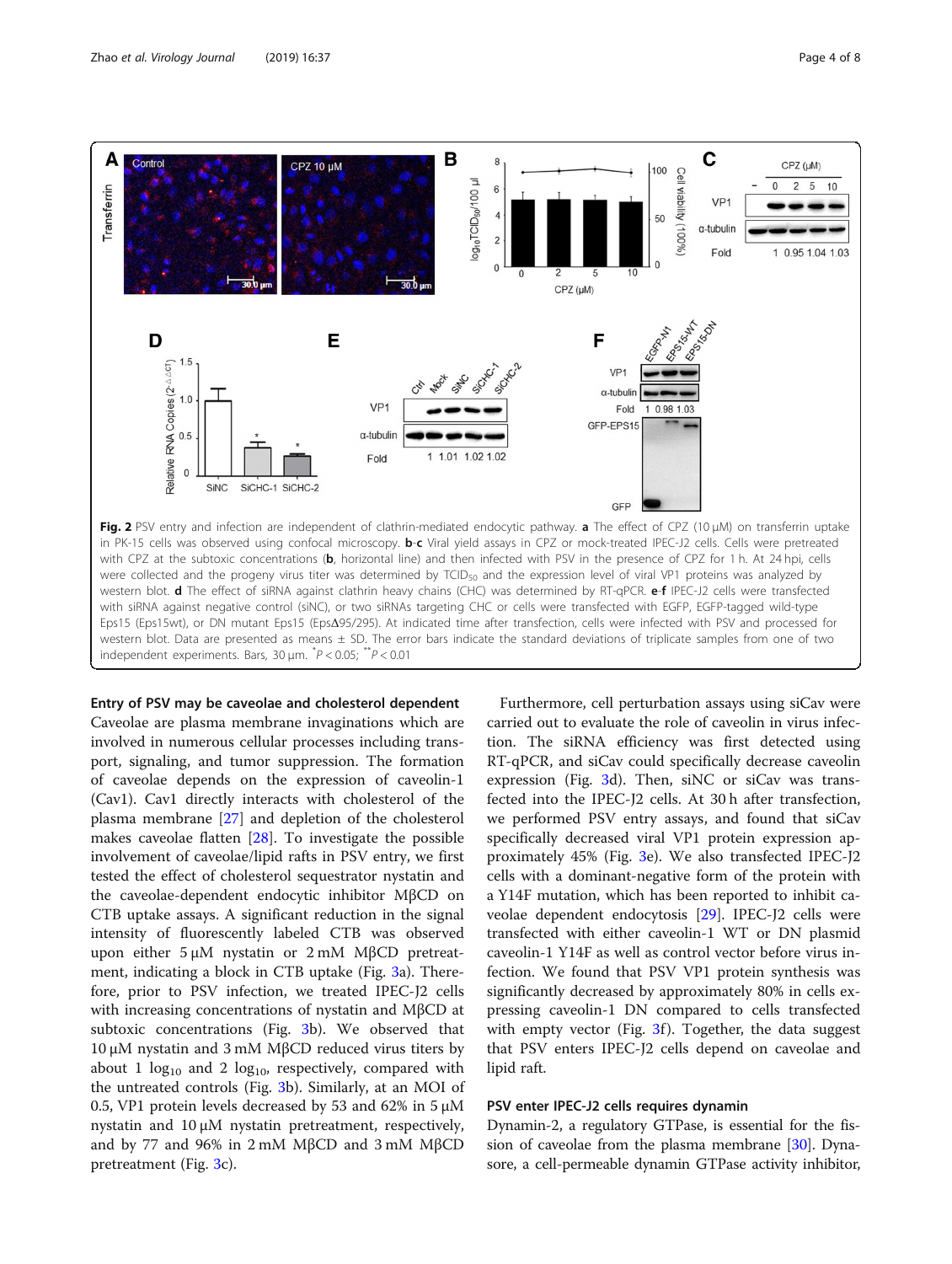<span id="page-4-0"></span>

was used to detect the role of dynamin during PSV infection in this study. We observed about 2  $log_{10}$  decrease in virus titer in cells pretreated with 10 μM dynasore compared with the untreated cells (Fig. 4a). Furthermore, dynasore reduced PSV VP1 protein synthesis by 60% at 5 μM, whereas at a concentration of 10 μM, dynasore

reduced PSV VP1 protein synthesis by 70% (Fig. 4b). To further verify the possible involvement of dynamin in PSV entry, we transfected IPEC-J2 cells with plasmids encoding wild-type dynamin-GFP or the DN mutant dynamin (K44A) and found that expression of the DN mutant dynamin (K44A) could decrease PSV VP1 protein



Fig. 4 PSV infection occurs in a dynamin-dependent manner. a-b Effect of pretreatment of IPEC-J2 cells with increasing concentrations of dynasore on PSV titer as determined by TCID<sub>50</sub> or virus VP1 protein synthesis as detected by western blot. The horizontal line shows the subtoxic concentrations of dynasore on IPEC-J2 cells. c IPEC-J2 cells were transfected with plasmids encoding wild-type dynamin-GFP (Dyn-WT) or the DN mutant dynamin (K44A) (Dyn-DN). At 30 h after transfection, cells were infected with PSV and quantified PSV VP1 protein expression was performed by western blot. Data are presented as means ± SD. The error bars indicate the standard deviations of triplicate samples from one of two independent experiments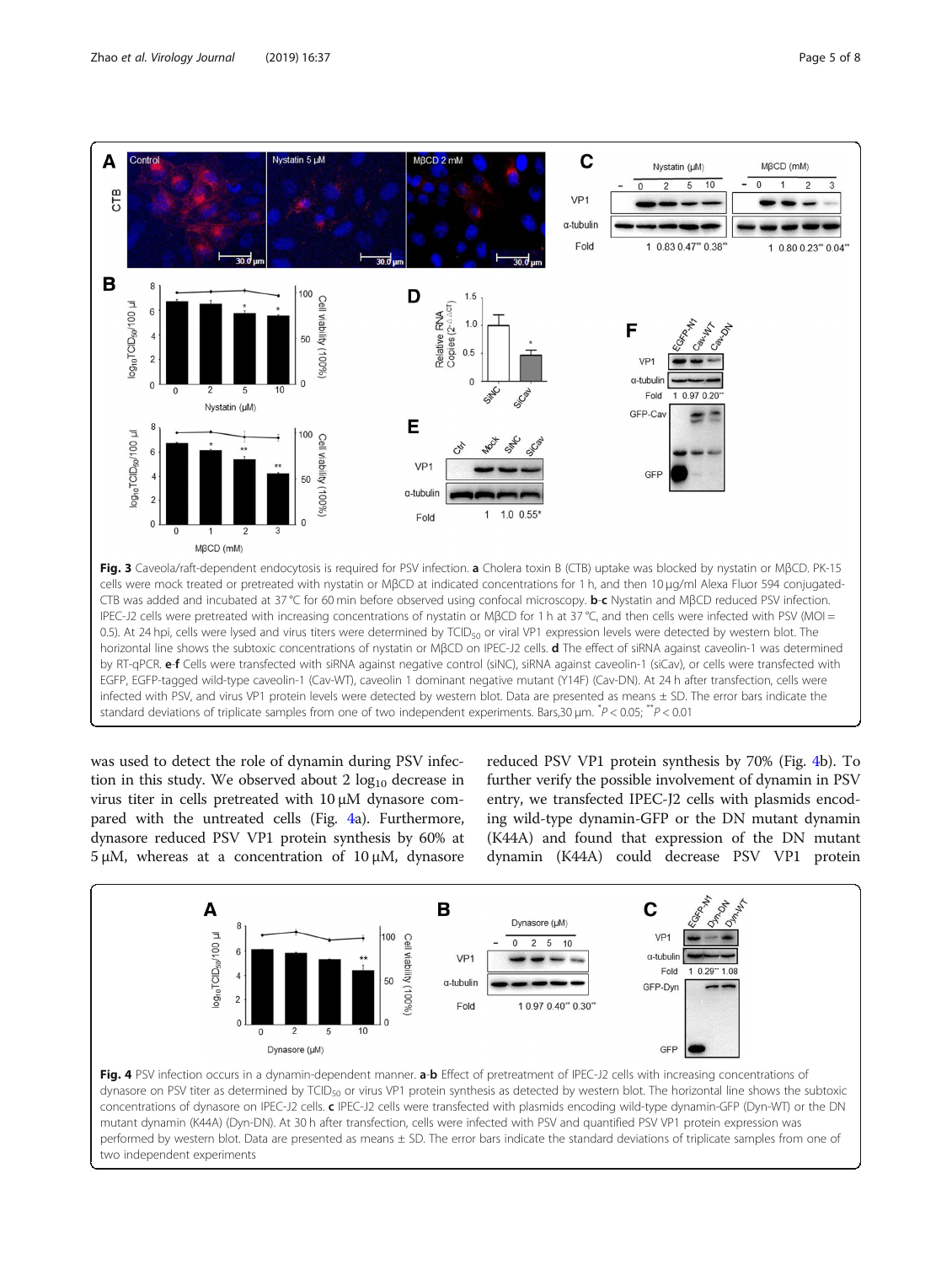synthesis by approximately 71% (Fig. [4](#page-4-0)c), suggesting that PSV entry into IPEC-J2 cells require dynamin.

## PSV entry is macropinocytosis independent but requires phosphatidy-linositide 3-kinases (PI3K)

Macropinosome formation depends on Na<sup>+</sup>/H<sup>+</sup> exchangers, and EIPA is an Na<sup>+</sup>/H<sup>+</sup> antiport inhibitor, therefore, inhibits macropinocytosis-mediated endocytosis [\[12\]](#page-7-0). Wortmannin is a covalent inhibitor of PI3K, which is involved in multiple stages of macropinocytosis [[31\]](#page-7-0). To investigate whether PSV entry involves macropinocytosis and PI3K, PSV was added to IPEC-J2 cells pretreated with EIPA or wortmannin. EIPA had no effect on PSV titer or VP1 protein synthesis at different concentrations, as indicated by  $TCID_{50}$  assays or western blot (Fig. 5a,b). However, 5 μM wortmannin decreased virus titer by about 1  $log_{10}$  and decrease PSV VP1 protein synthesis by 21%, respectively (Fig. 5c, d). These findings suggested that PSV entry and replication does not depend on macropinocytosis, but requires P13K.

# **Discussion**

Virus internalization and entry into their target cells may use multiple pathways in different types of cells [\[31\]](#page-7-0). To investigate the possibility of PSV uses multiple endocytic pathways in IPEC-J2 cells, systematic approaches were

used, including pharmacological inhibition, RNA interference, and overexpression of DN mutant plasmids. We show here that PSV does not depend on CME or macropinocytic endocytosis. Instead, PSV enters IPEC-J2 cells via a caveolae/lipid raft pathway requiring dynamin and a low-pH environment. Understanding the trafficking pathway that PSV undergoes not only provides improved understanding of viral biology but also is crucial for finding drug targets.

In general, pH changes are not essential for virus entry through plasma membranes by direct fusion, whereas a low pH environment is required when viruses usurp cellular endocytic pathways [\[32](#page-7-0)]. Virions are often exposed to the acidic milieu of endosomes merely within minutes following complete internalization. In some cases, acidic pH alone is insufficient to induce fusion for some viruses, including many mammalian reoviruses, and acid-dependent endosomal proteases mediated cleavages in viral proteins are essential for triggering the variation to the penetration-competent condition  $[33]$  $[33]$ . The weak lysosomotropic bases that diffuse into acidic endosomes increase the endosomal pH, leading to inhibition of virus infection by human rhinovirus and equine rhinitis A virus [[34](#page-7-0), [35](#page-7-0)]. Treatment with  $NH<sub>4</sub>Cl$  or CO that disrupt cellular pH decreased PSV titer and VP1 protein synthesis in a concentration-dependent manner, indicating a pH-dependent uptake mechanism.

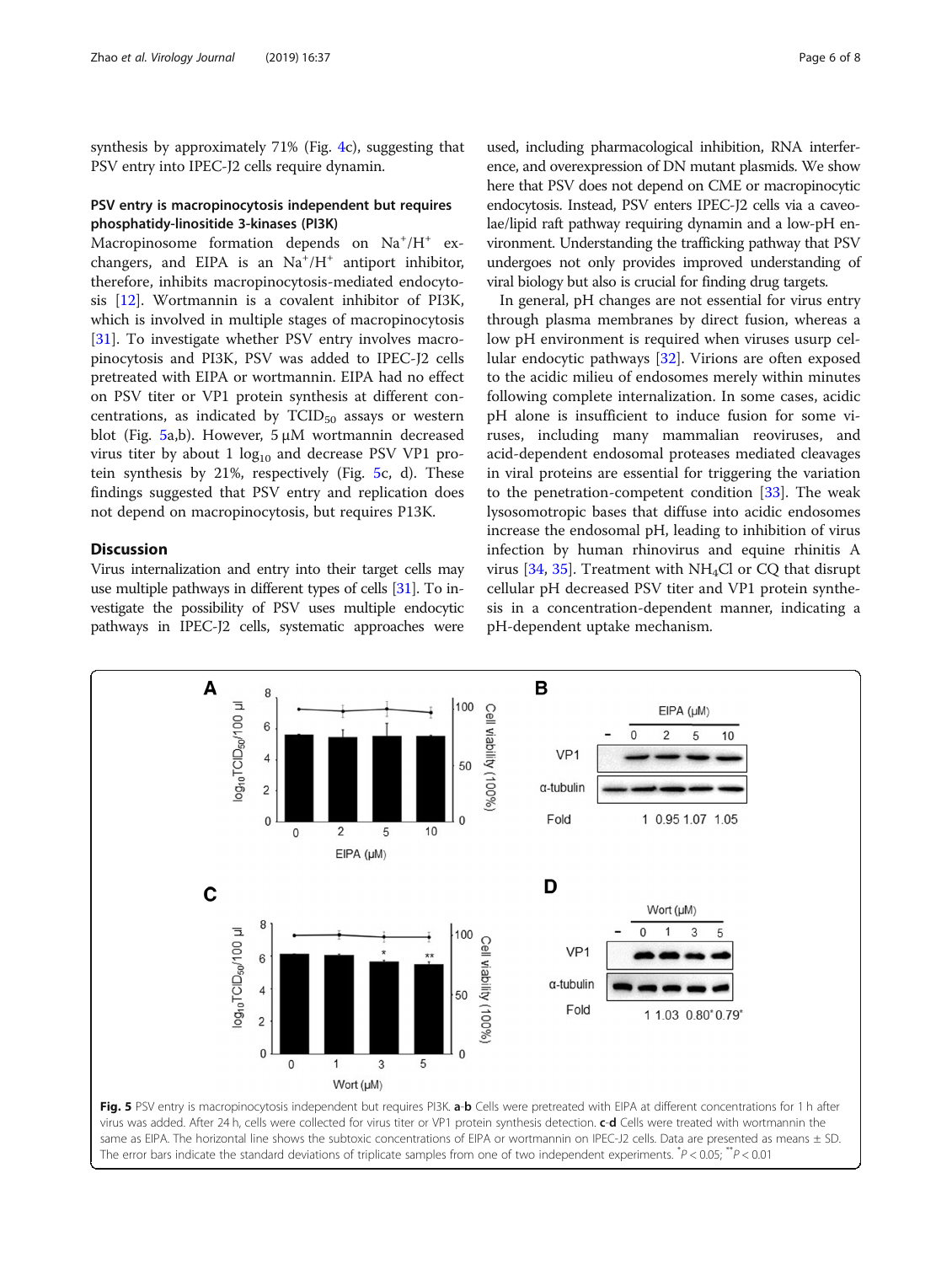The clathrin-mediated endocytic route is the most commonly used endocytic pathways taken by viruses. It transports incoming virions together with their receptors into early and late endosomes. CME is characterized by the formation of heavily coated pits at the plasma membrane indentations and the formation of characteristic clathrin-coated vesicles [\[32,](#page-7-0) [36](#page-7-0)]. Here, we used CPZ, siRNA against EPS15 and EPS15 DN mutant fused to GFP to specifically block CME. Our results demonstrated that CPZ inhibited transferrin uptake, but did not decrease PSV titer or VP1 protein expression levels. Similarly, siRNA against EPS15 and EPS15 DN mutant transfection did not significantly alter PSV infection, indicating that PSV entry IPEC-J2 cells may be independent of CME.

Caveolae-mediated endocytosis is the major route of entry for foot-and-mouth disease virus, echovirus 1 [[37](#page-7-0)] and other viruses [\[38,](#page-7-0) [39\]](#page-7-0). The feature of this pathway is its dependence on caveolin-1 in non-muscle cells [[40](#page-7-0)]. Caveolae endocytosis requires dynamin, which is located in the neck of caveolae either constitutively in endothelial cells [[41](#page-7-0)], or is recruited in response to specific signals [[6](#page-7-0)]. Cells treated with caveolae-mediated-endocytosis inhibitors became resistant to PSV entry, and caveolin-1 knockout as well as caveolin DN mutant transfection also inhibited virus infection. Together, these data indicate that caveolae/ lipid raft-mediated endocytosis is likely the main pathway used by PSV to enter IPEC-J2 cells.

Dynamin conduces to membrane fission to generate endocytic vesicles and is required for many endocytic pathways. Endocytic pathways can be divided into subpathways that are dependent on dynamin, including CME, caveolae-mediated endocytosis, and clathrin-independent dynamin-mediated pathways, and those that are not dependent on dynamin, which included macropinocytosis, lipid raft-mediated endocytosis, and non-clathrin/non-caveolae endocytosis [\[11](#page-7-0), [27](#page-7-0), [42\]](#page-7-0). Our studies with the dynamin inhibitors dynasore and dynamin DN mutant indicate that PSV perhaps utilize a dynamin-mediated pathway.

Macropinocytosis is a transient, actin-dependent cellular process used by cells to internalize significant amounts of fluids and membrane [[43\]](#page-7-0). The process requires actin polymerization but does not dependent on dynamin. It has been verified to be used by vaccinia virus [\[44](#page-7-0)] and measles virus [\[45\]](#page-7-0). As NHE is essential for the formation of macropinocytic protrusions, we used the Na<sup>+</sup>/H<sup>+</sup> inhibitor EIPA to detect the role of macropinocytosis in PSV entry. Treatment with 10 μM EIPA did not reduce the virus titer or VP1 protein synthesis, suggesting that the entry of PSV into IPEC-J2 cells may be independent of macropinocytosis. Wortmannin could inhibit members of the polo-like kinase family and PI3K-related kinases, including mTOR, ATR and the catalytic subunit of DNA-dependent protein kinase [\[46](#page-7-0)–[48\]](#page-7-0). Although our data imply that wortmannin could reduce PSV replication, the precise mechanism remains to be elucidated.

There are still some limitations in the present study. First, viruses enter different target cells may use different pathways. PSV could be cultivated in many cells, including pig cells (PK-15, IPEC-J2, IBRS-2 and LLC-PK) [[13](#page-7-0), [22](#page-7-0)] and human hepatocarcinoma cell line (PLC/PRF/5 and HepG2/C3a) [\[20\]](#page-7-0). We only used IPEC-J2 cells as the target cells and other alternative cell lines were beyond the scope of the current study. Second, the actin and microtubule cytoskeleton play crucial roles in endocytosis and intracellular trafficking, but the effect of inhibition of actin and microtubules on PSV infection was not performed. Third, specific effects of inhibitors treatment after PSV infection are unknown. Hence, further work is obligatory to solve those issues above in the future.

## Conclusions

In conclusion, we conducted a systematic research to clarify the entry mechanism of PSV in IPEC-J2 cells. Our data suggest that PSV enters cells perhaps through dynamin-, cholesterol-dependent, and caveolin-mediated endocytosis that requires low pH. Findings of this study may provide new insights into the biological characteristics of these RNA viruses and open new opportunities to develop novel therapeutic approaches.

#### Abbreviations

Cav1: Caveolin-1; CCK-8: Cell counting kit-8; CHC: Clathrin heavy chains; CME: Clathrin-mediated endocytosis; CPZ: Chlorpromazine; CQ: Chloroquine; CTB: Conjugated cholera toxin B; DN: Dominant negative; EIPA: 5-(N-ethyl-Nisopropyl) amiloride; IPEC-J2: Porcine small intestinal epithelial cells; MβCD: Methyl-β-cyclodextrin; NH4Cl: Ammonium chloride; PSV: Sapelovirus; siRNAs: small interfering RNAs

#### Acknowledgements

None.

#### Funding

This work was supported by grant from the National Natural Science Foundation of China (31572525) and the National Key Research and Development Program of China (No.2017YFC1200203).

#### Availability of data and materials

None.

# Authors' contributions

TZ carried out the experiments and wrote this manuscript. XY, ZZ and XS checked and revised the manuscript. LC and XH conceived the study and participated in its design. All authors approved the final manuscript.

#### Ethics approval and consent to participate

Not applicable.

#### Consent for publication

Not applicable.

#### Competing interests

The authors declare that they have no competing interest.